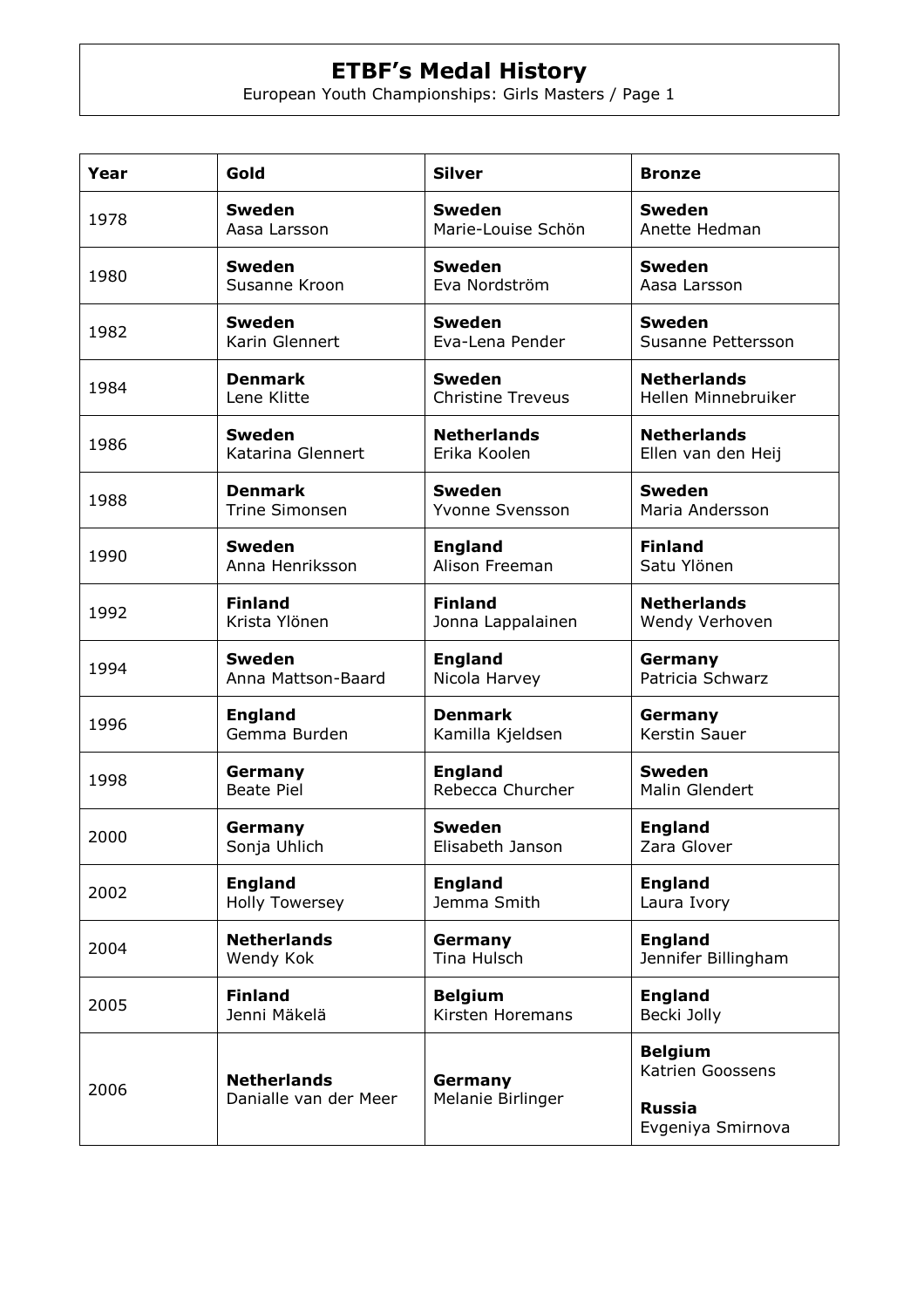| Year | Gold                                     | <b>Silver</b>                        | <b>Bronze</b>                         |
|------|------------------------------------------|--------------------------------------|---------------------------------------|
| 2007 | <b>Netherlands</b><br>Bianca Wiekeraad   | <b>Sweden</b><br>Caroline Jonsson    | <b>Belgium</b><br>Carolin Witvrouwen  |
|      |                                          |                                      | <b>Sweden</b><br>Rebecka Larsen       |
| 2008 | <b>Netherlands</b><br>Stephanie Huijden  | <b>Sweden</b><br>Emma Sandblom       | Latvia<br>Diana Zavjalova             |
|      |                                          |                                      | <b>Poland</b><br>Daria Pajak          |
| 2009 | <b>Netherlands</b><br>Carmen Haandrikman | <b>Sweden</b><br>Elin Adolfsson      | <b>England</b><br>Laura Ellis         |
|      |                                          |                                      | Germany<br>Sandra Matz                |
| 2010 | <b>Israel</b><br><b>Shahaf Antin</b>     | Latvia<br>Marija Tkachenko           | Germany<br>Nadine Motzer              |
|      |                                          |                                      | <b>Sweden</b><br>Ida Andersson        |
| 2011 | <b>England</b><br>Autum Chamberlain      | <b>Norway</b><br>Andrea Hansen       | <b>Ireland</b><br>Amanda Larkin       |
|      |                                          |                                      | <b>Poland</b><br>Daria Pajak          |
| 2012 | <b>Ukraine</b><br>Daria Kovalova         | <b>Denmark</b><br>Pernille Rasmussen | <b>Israel</b><br>Shir Azulai          |
|      |                                          |                                      | <b>Finland</b><br>Roosa Lundén        |
| 2013 | <b>Ireland</b><br>Amanda Larkin          | <b>Norway</b><br>Andrea Hansen       | <b>Austria</b><br>Tamara Adler        |
|      |                                          |                                      | <b>Sweden</b><br><b>Annie Thorell</b> |
| 2014 | Germany<br>Lea Degenhardt                | <b>England</b><br>Keira Reay         | <b>Sweden</b><br>Emelie Tiveljung     |
|      |                                          |                                      | <b>Ukraine</b><br>Oleksandra Yakunina |
| 2015 | <b>Sweden</b><br>Alida Molander          | <b>Russia</b><br>Maria Koshel        | <b>Russia</b><br>Maria Bulanova       |
|      |                                          |                                      | <b>Sweden</b><br>Filippa Persson      |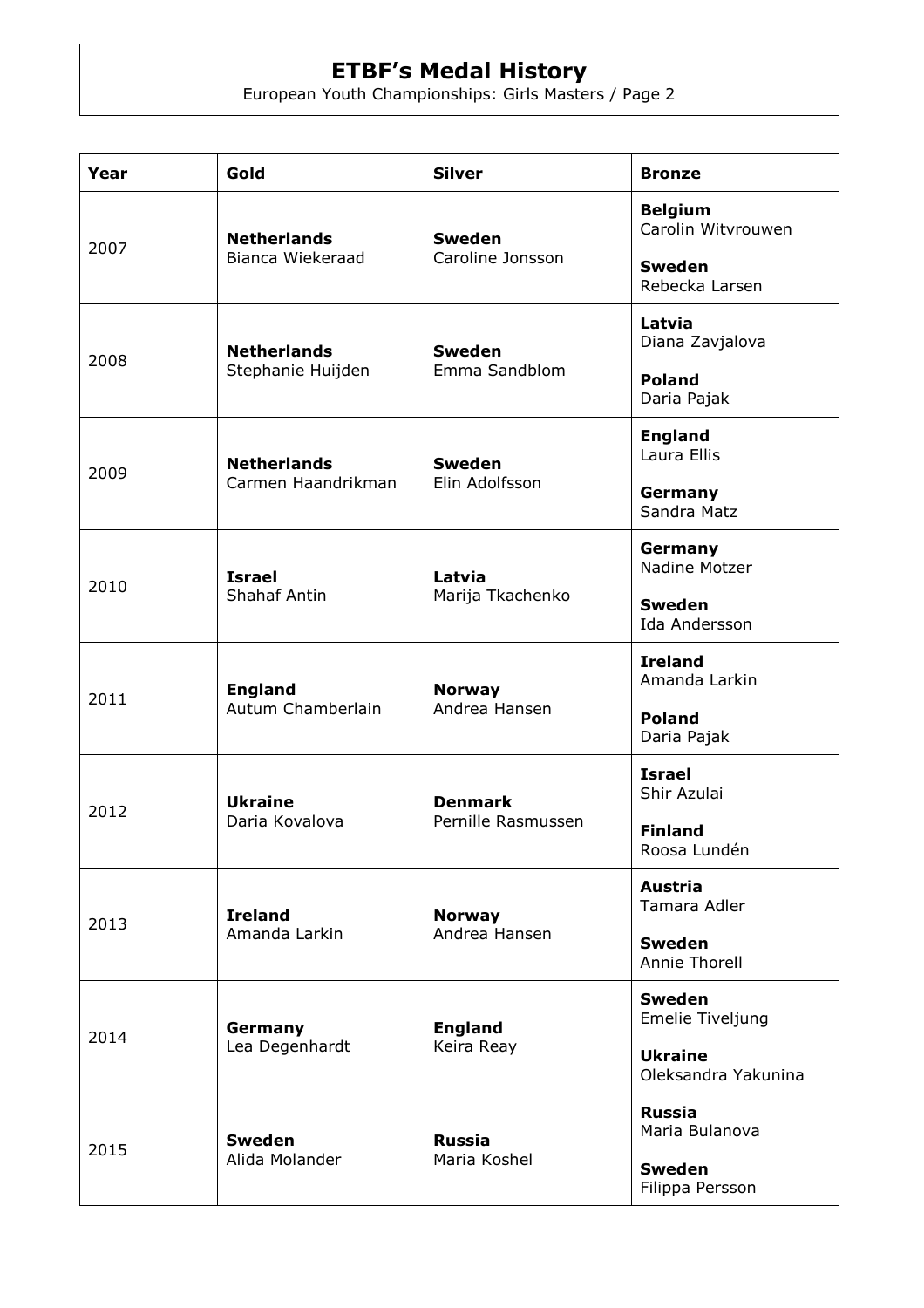| Year | Gold                                    | <b>Silver</b>                      | <b>Bronze</b>                                |
|------|-----------------------------------------|------------------------------------|----------------------------------------------|
| 2016 | <b>Sweden</b><br>Cajsa Wegner           | <b>Russia</b><br>Maria Bulanova    | <b>England</b><br>Katie Tagg                 |
|      |                                         |                                    | Germany<br>Lea Degenhardt                    |
| 2017 | <b>Netherlands</b><br>Denise Blankenzee | <b>Denmark</b><br>Megan G. Dicay   | <b>Russia</b><br>Maria Koshel                |
|      |                                         |                                    | <b>Sweden</b><br>Mathilda Tidbeck            |
| 2018 | <b>Denmark</b><br>Mika Guldbäk          | <b>Austria</b><br>Jaqueline Witura | Malta<br>Sara Xuereb                         |
|      |                                         |                                    | <b>Netherlands</b><br><b>Bianca Brommer</b>  |
| 2019 | <b>England</b><br><b>Isabel Allen</b>   | <b>Sweden</b><br>Hanna Engberg     | Malta<br>Sara Xuereb                         |
|      |                                         |                                    | <b>Netherlands</b><br><b>Beaudine Kriele</b> |
| 2019 | <b>Sweden</b><br>Nora Johansson         | <b>Finland</b><br>Peppi Konsteri   | <b>Denmark</b><br>Julie Bendsen              |
|      |                                         |                                    | <b>Norway</b><br>Jenny Mathiesen             |